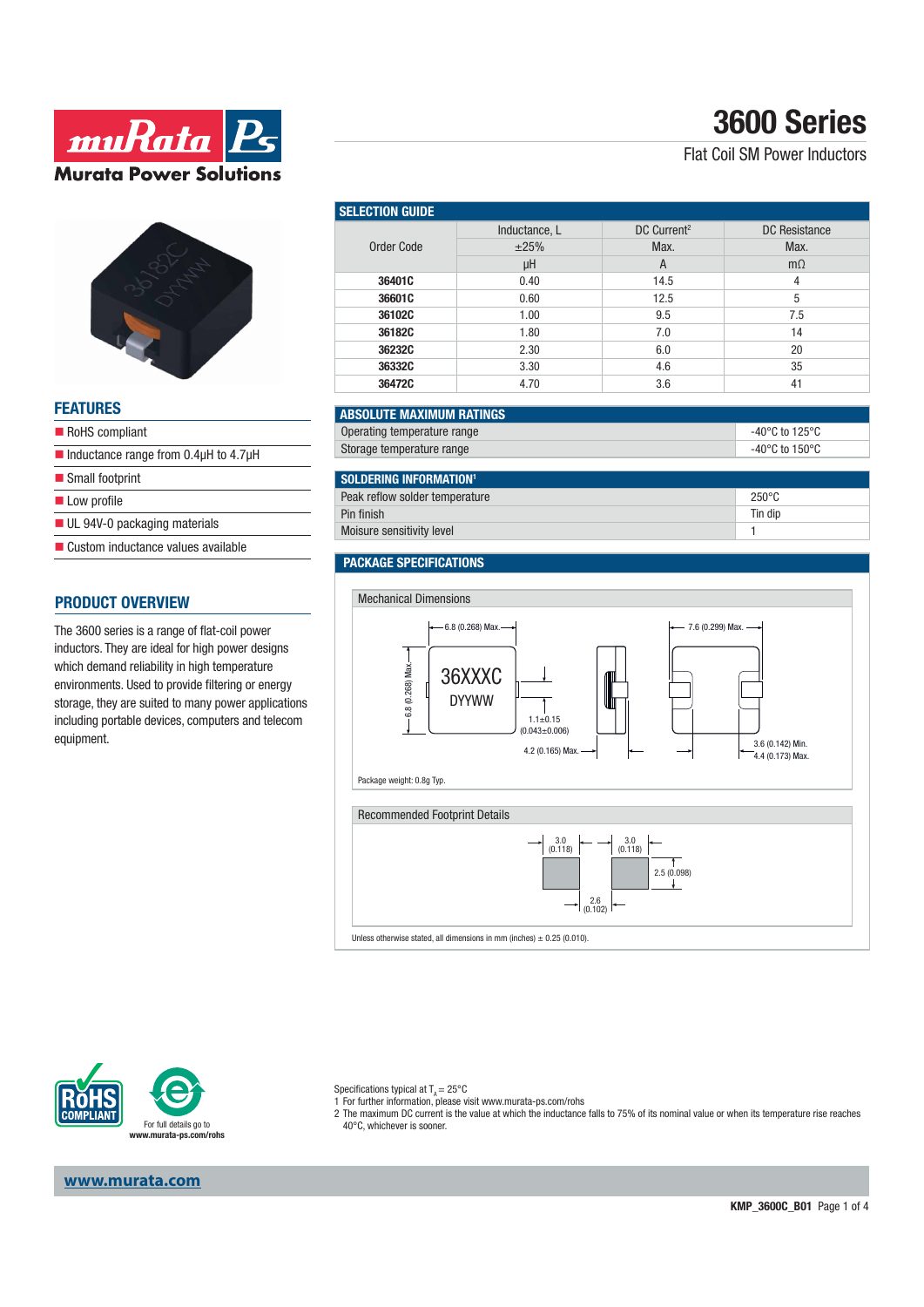## **muRata B** Murata Power Solutions

## **3600 Series**

Flat Coil SM Power Inductors



#### **INDUCTANCE Vs FREQUENCY**

 $\mathbf{0}$ 



012345678 Current, I<sub>DC</sub> (A)

**www.murata.com**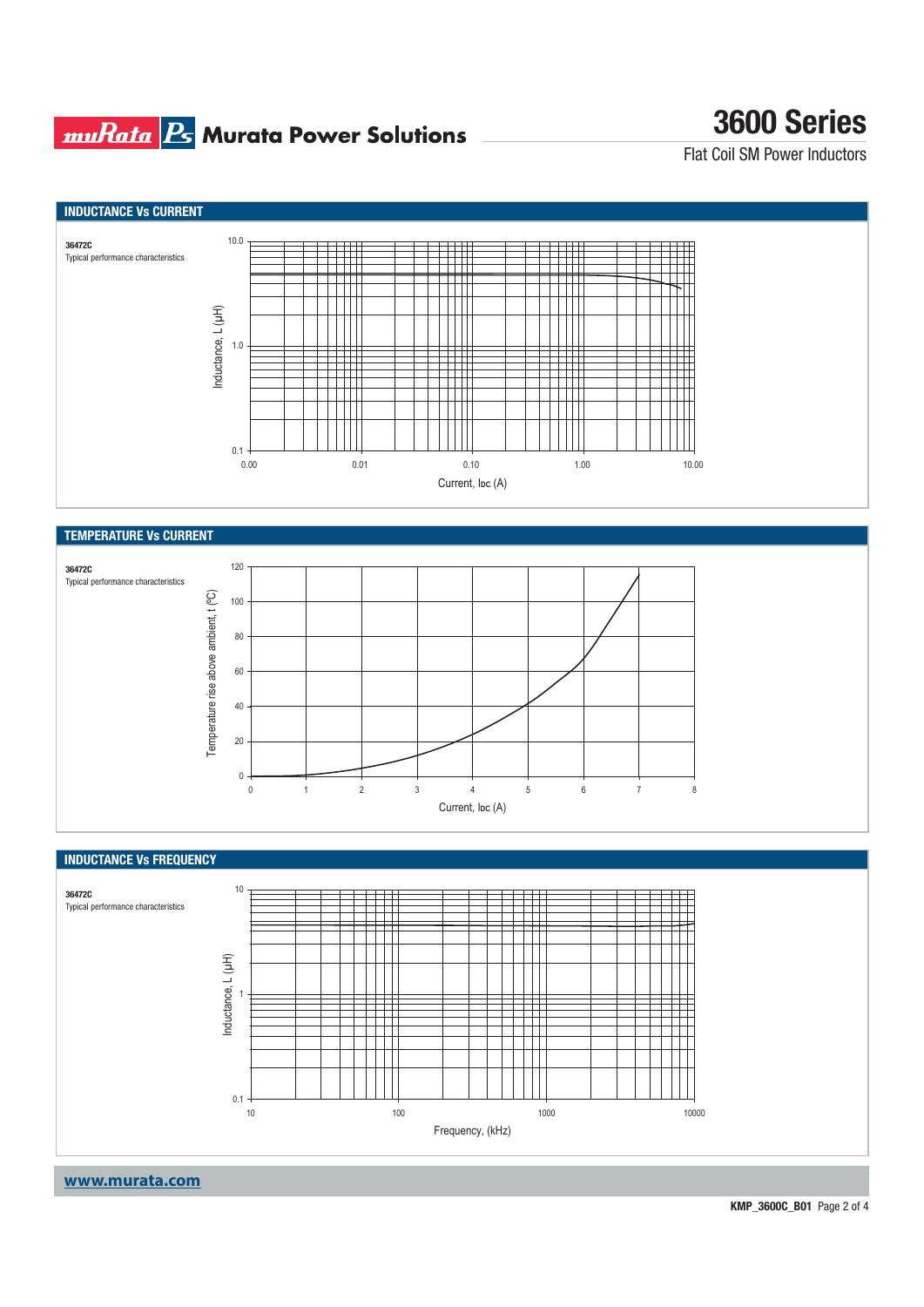### **muRata Ps** Murata Power Solutions

# **3600 Series**

Flat Coil SM Power Inductors